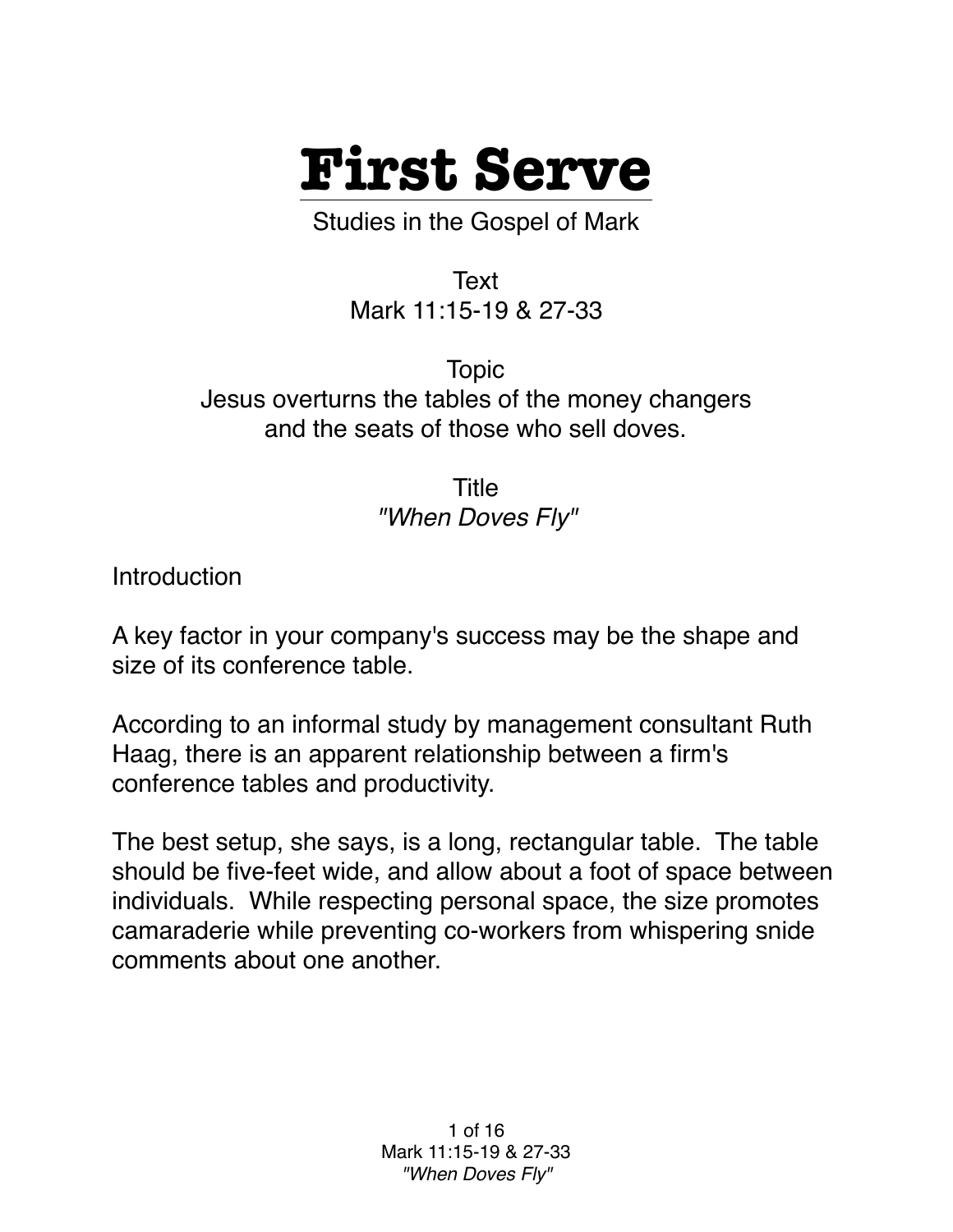Table sizes and shapes are more important than we sometimes realize. I don't know how many of you are old enough to remember the Paris Peace Talks that were designed to bring about an end to the Vietnam War.

The beginning of the talks were stalled for months when the United States, the North Vietnamese, and the South Vietnamese leaders couldn't decide who should sit at the ends of a rectangular table.

They finally agreed on a round table flanked by two rectangular tables.

On a personal level, you may have experienced table trauma. Have you ever been to a wedding where they have assigned table seating, only to wonder why you are at the very last table, with the kids, or surrounded by weirdos?

Tables are prominent in our Bible text. Jesus goes in to the Temple and He "overturns the tables of the money changers and the seats of those who sold doves" (v15).

We will discuss this event in its context, but, as always, we want to discover its application for our relationship with Jesus. To do that, I'll ask two questions: #1 Are There Tables In Your Life That Deserve Overturning? And #2 Are There Tables In Your Life That Defy Overturning?

#1 Are There Tables In Your Life That Deserve Overturning? (v15-19)

The table is one of our favorite English idioms: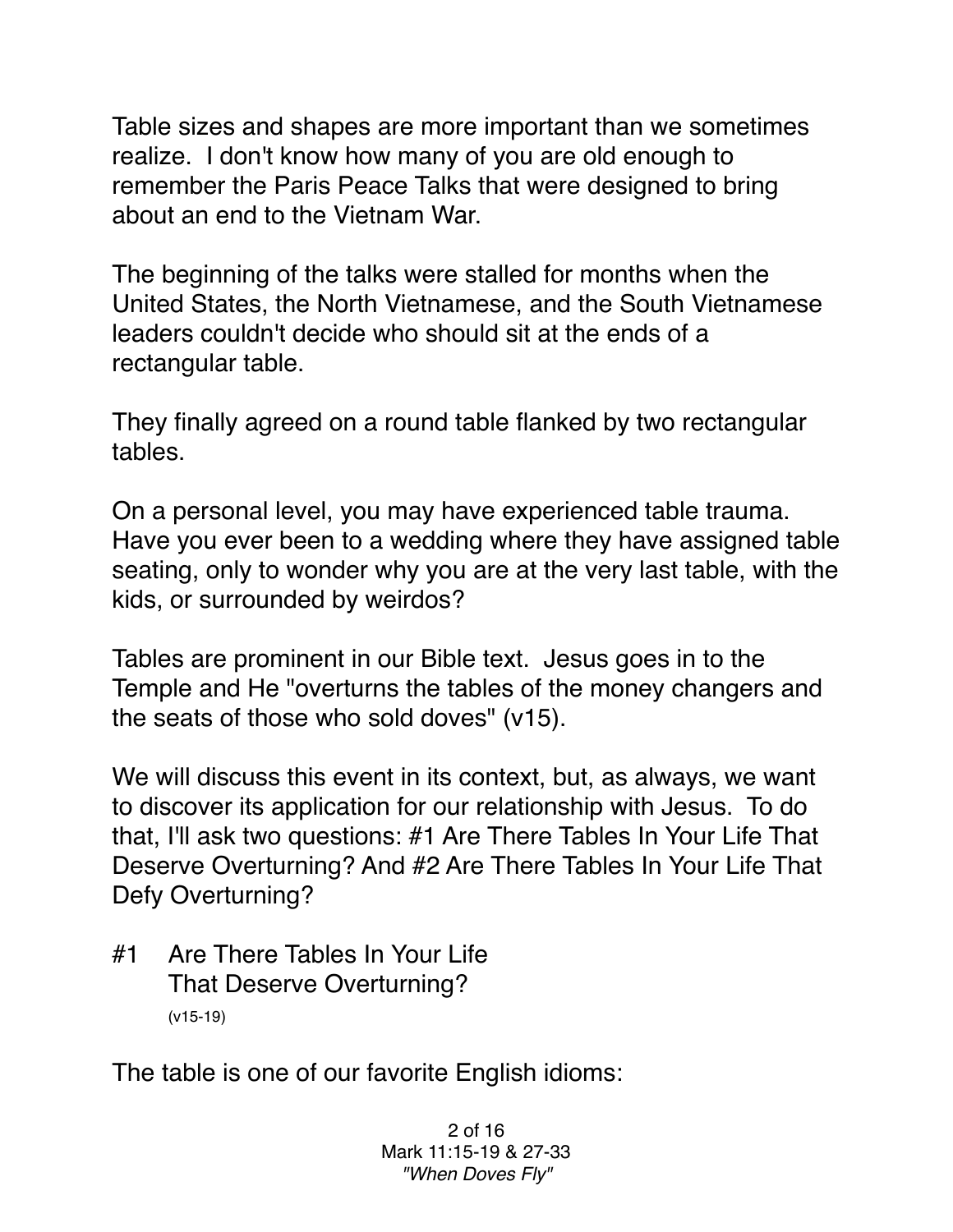- We talk about "turning the tables" on someone when we get the upper hand.
- We talk about what someone "brings to the table," referring to their contributions.
- In negotiations, we reference things as either being "on the table" for discussion, or "off of the table," meaning they are nonnegotiable.
- If you "table" something, that means you put it off for later.
- If everything is ready for something to happen, we call the preparation "setting the table."
- When we're being totally open and honest, we say we are "laying our cards on the table."
- When we are on some kind of streak, we refer to it as "running the table."
- Illegal or illicit activities are often labeled "under the table."

As Jesus entered the Temple, we could say that the tables were set for Him to overturn the tables.

Mar 11:15 So they came to Jerusalem. Then Jesus went into the temple and began to drive out those who bought and sold in the temple, and overturned the tables of the money changers and the seats of those who sold doves.

When you compare all four Gospels, you find that Jesus overturned the tables of the money changers on two separate occasions - once at the very beginning of His ministry, and here again at the end of His ministry.

We should find it interesting that, of all the things that could have been the bookends for His ministry, Jesus chose the overturning of these tables. We immediately apply this to the commercialization of the church.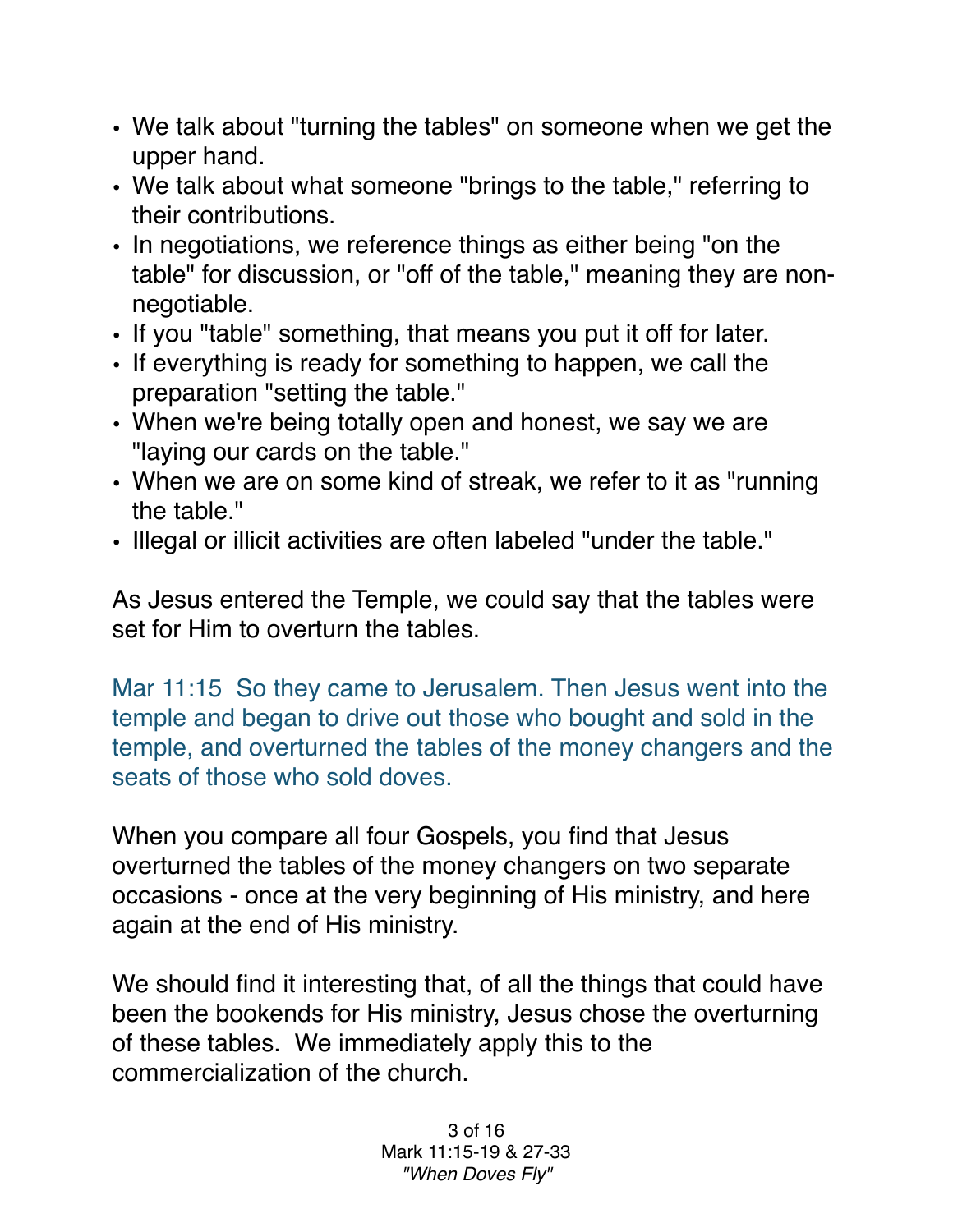We certainly want to be careful to not make merchandise of the people of God. We don't want to see the church as an opportunity to make money.

When I was at Calvary Chapel of San Bernardino, there was a couple who was going from person to person, telling them that they were new to sales, and that they wanted to rehearse their sales pitch on them for experience.

Well, let me say, they were not new to sales; and they weren't there to practice, but to go for the kill. As soon as they exhausted the pool of clients at our church, they moved on to another church.

Having said all that, there was something going on in the Temple that was far worse than commercializing. We'll see it in a moment.

The "Temple" refers to the entire complex, not just the Holy Place and the Holy of Holies which comprised the actual Temple. A wide outer space around this entire area was called the court of the Gentiles, open to Gentiles and Jews alike. A low inner wall, with signs at its gates declaring that no Gentile was allowed to go beyond, enclosed three further courts: the court of the women, beyond which Jewish women might not go; the court of the Israelites, into which Jewish men might go, and often the place for Jewish gatherings; and the court of the priests, the innermost court into which only the priests might enter; it led directly into the Temple where sacrifices according to the Mosaic law could be offered.

Our action takes place in the court of the Gentiles which had been turned into a kind of Monday sale with vendors of various sorts.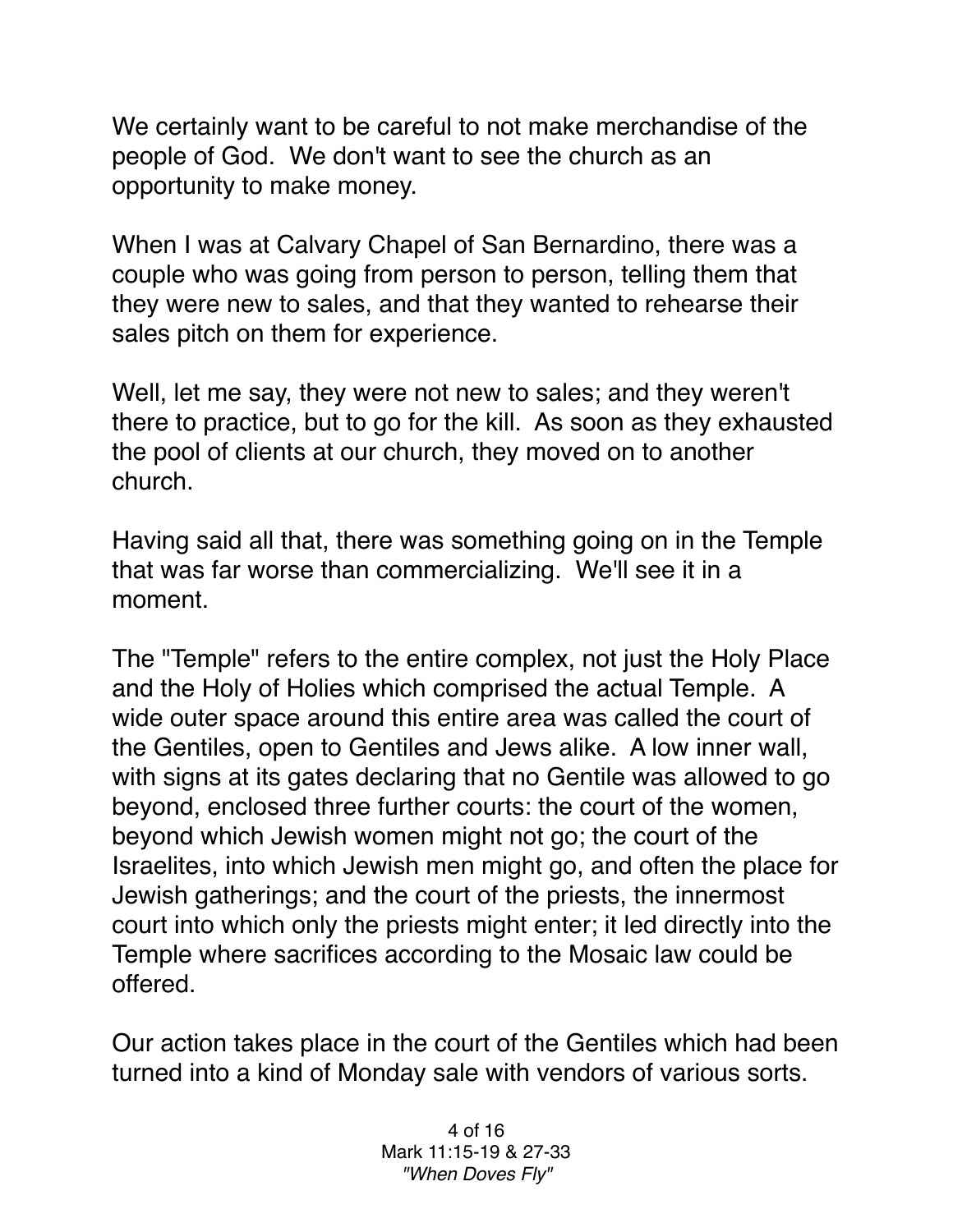Besides the money changers and the dove sellers, you could buy a lamb for your Passover sacrifice.

It was a lucrative business. Pilgrims by the tens of thousands would fill Jerusalem at Passover. They'd learned, probably the hard way, that if you brought your own lamb or dove, it would not pass inspection, but would be deemed unacceptable for sacrifice.

Ah, but right there, in the court of the Gentiles, you could buy a shiny, pre-approved animal. Of course, the cost was sky-high, but you were a captive consumer, with no options.

Mark limits his comments to doves to emphasize just how despicable a practice this was. A dove was the sacrifice offered by the poorest worshippers - those who had no lamb to bring, and could not afford to buy one. Nevertheless the merchants sold over-priced doves, burdening the poor.

As far as the money changers, every male Jew twenty years or over was required to pay yearly a half shekel toward the cost of the religious services in the Temple (Exodus 30:11-16). Foreign coins with their idolatrous images were refused for this purpose. The moneychangers were in the court of the Gentiles to change the Greek and Roman coins of the pilgrims into acceptable Temple currency.

But, again, the exchange rate they demanded was exorbitant.

Mar 11:16 And He would not allow anyone to carry wares through the temple.

This really was like a Monday sale, with lots of foot traffic and people buying and selling stuff.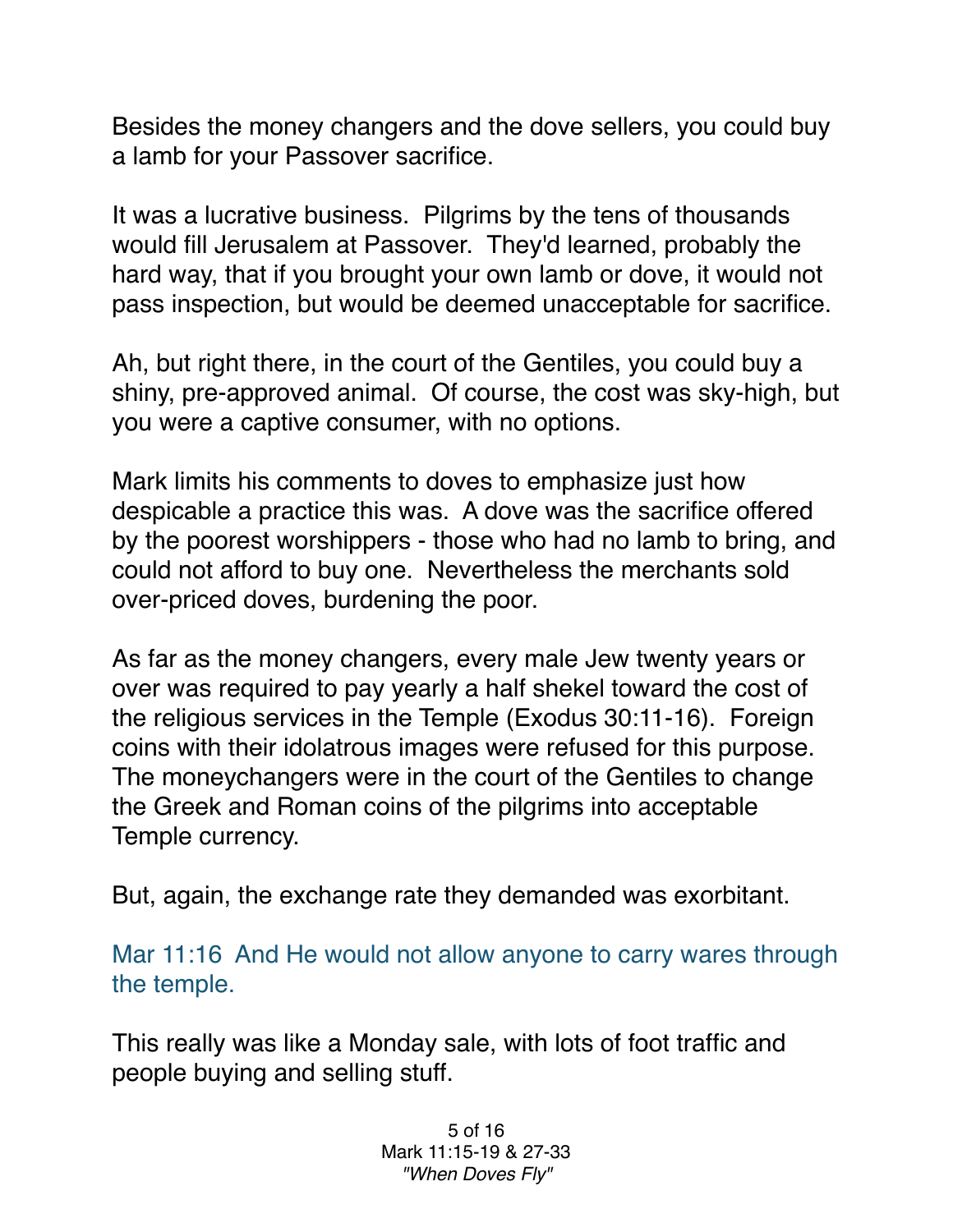Maybe they had those push carts that always appear out of nowhere at parades with year-old cotton candy.

Jesus put a stop to the traffic, probably by stationing His disciples at entry and exit points.

I said a moment ago that there was something worse about all this than the merchandising and the making of profit off of the Jewish pilgrims seeking to worship God. This activity completely shut out Gentiles who came seeking to worship God. We see that in the statement of Jesus in verse seventeen,

Mar 11:17 Then He taught, saying to them, "Is it not written, 'MY HOUSE SHALL BE CALLED A HOUSE OF PRAYER FOR ALL NATIONS' ? But you have made it a 'DEN OF THIEVES.'"

Jesus quoted Isaiah 56:7. Even though He was God, Jesus grounded Himself in the Word of God.

Every Jew should be incensed by what their leaders were allowing to take place in the court of the Gentiles. Instead of being the holy ground upon which non-Jews from all nations seeking the God of Israel could find Him, they were surrounded by a busy marketplace that prohibited worship.

Mar 11:18 And the scribes and chief priests heard it and sought how they might destroy Him; for they feared Him, because all the people were astonished at His teaching.

Hey scribes; hey chief priests. Look beyond your hatred of Jesus, and see Isaiah, and hear the Word of God. What Isaiah said is not hard to understand, and it is not subject to any private interpretation. It should have pierced their hearts.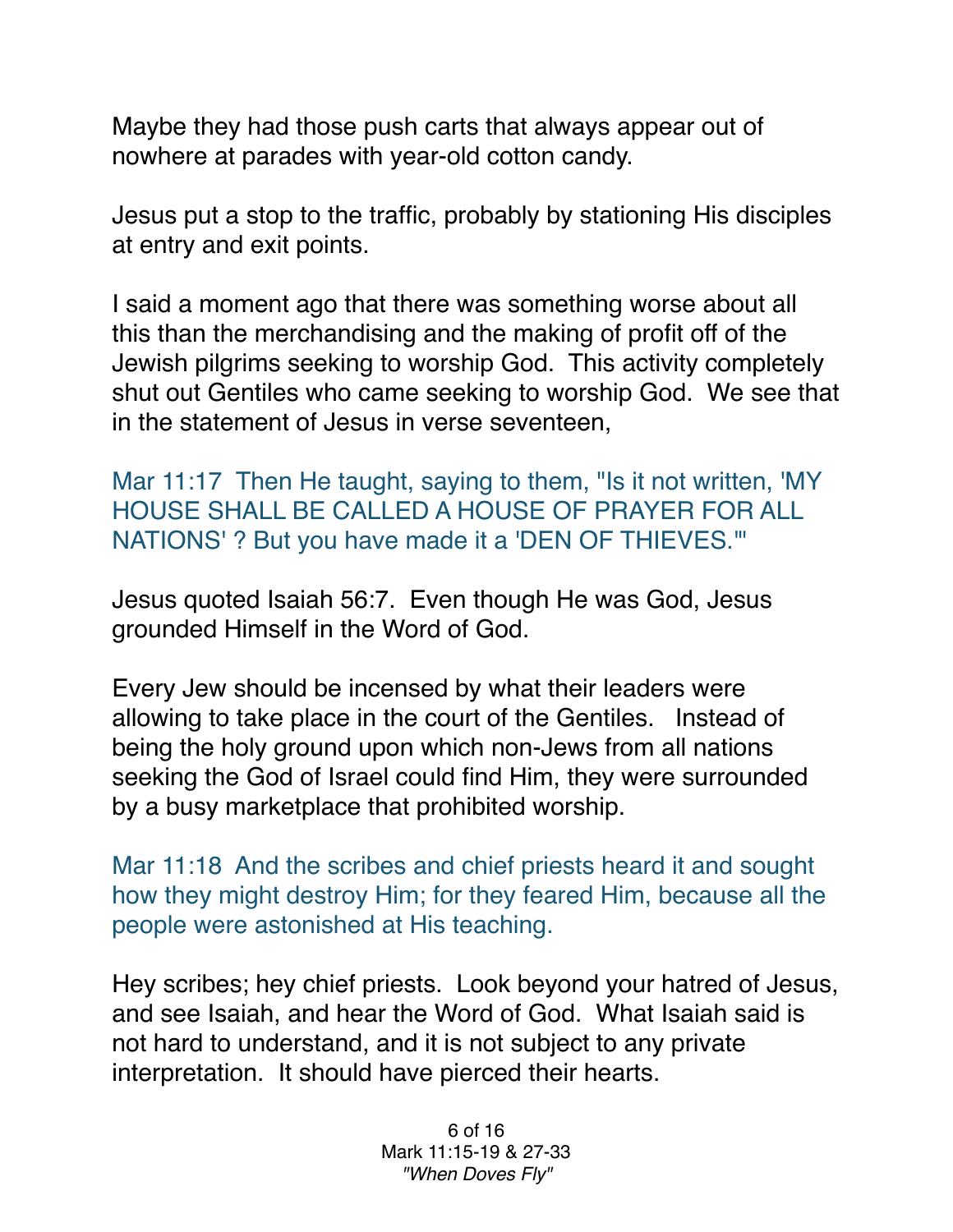Instead they wanted to kill Jesus; and they would have, had it not been for the people.

The people "were astonished at His teaching." They knew He was right. They were rallying around Jesus. It was not an appropriate time to defy Him.

Mar 11:19 When evening had come, He went out of the city.

Jesus and the twelve spent the day in the Temple. All day, the court of the Gentiles was cleared of buying and selling and exchanging and merchandising. It wasn't used as a kind of shortcut to get from one part of the Temple to the other.

I wonder, *Did Gentiles come in, and worship God?* I think we can safely assume that they did. Word would have spread that the court was cleared for them.

Think of it:

- The King was there, teaching.
- His closest followers were there, serving Him.
- A mixed crowd of Jews and Gentiles from many nations was there to pray and worship.

It was a little foretaste, was it not, of the future Millennial Kingdom of God on the earth?

When we meet, as the church, there should be a foretaste of Heaven. One aspect of creating such an environment is to not block folks from coming by establishing nonbiblical or extra biblical traditions or rules.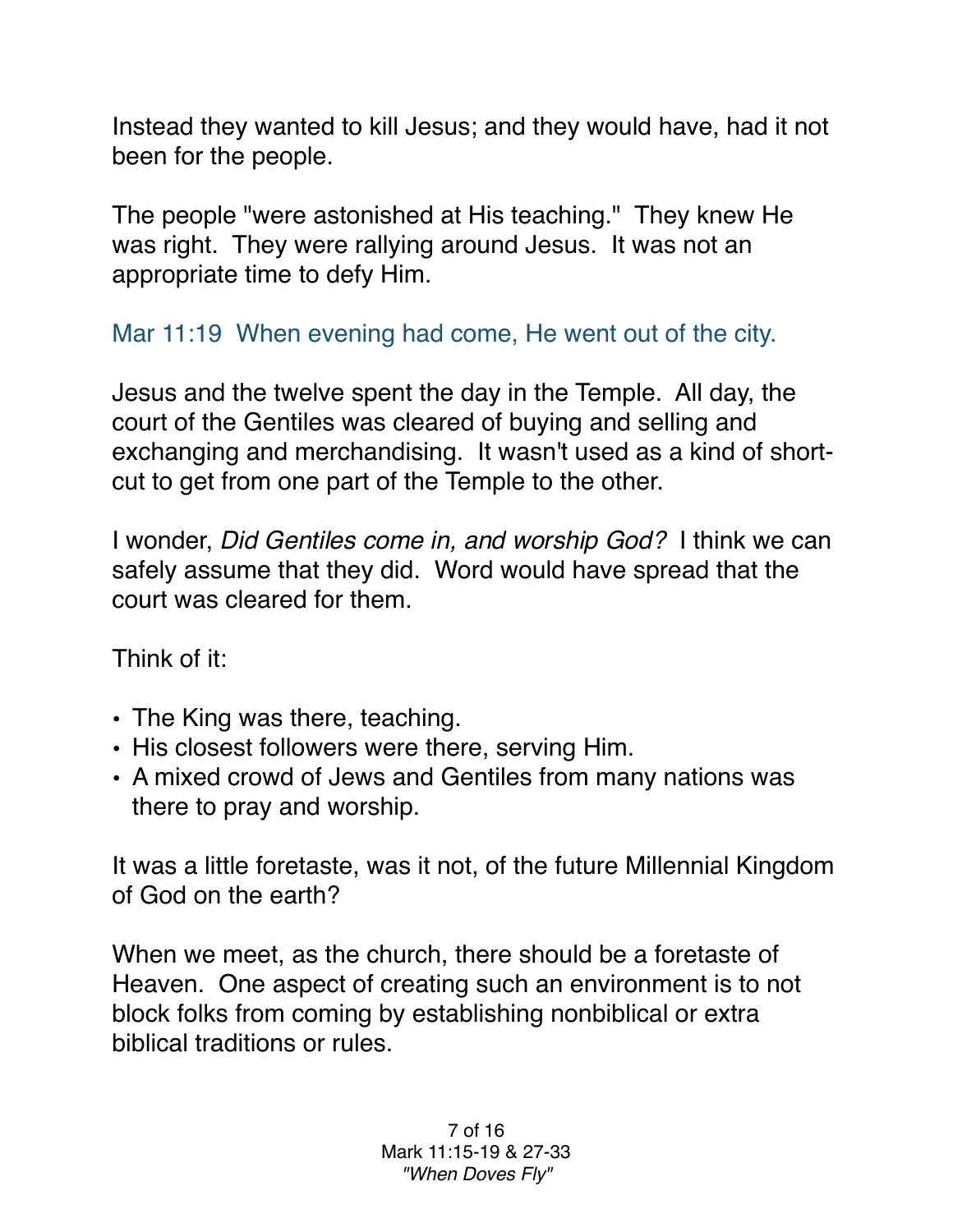You should feel welcome and comfortable. Your only discomfort ought to be spiritual as you come under the conviction of God the Holy Spirit, seeking to lead you to faith in Jesus Christ, or to let go of something or someone that is hindering your growth.

Let's carefully apply what we've seen to our own relationship with Jesus. We can ask, metaphorically, "Are there tables that deserve to be overturned in my life?"

*Of course there are.* I can confidently say there are, in all of our lives, because our walk with Jesus is an ongoing process.

I think it's enough to ask the question, and let each of us answer it for ourselves. For ourselves, that is, with the help of God the Holy Spirit.

Geno was relating to me a Q&A session he listened to online featuring Dr. Donald Gray Barnhouse. He was a great pastor and commentator in the mid-twentieth century. Someone asked him a question relating to a Christian liberty, like "Can a Christian drink alcohol?," or "Can a Christian smoke?," or "Can a Christian go to the movies?," or some such thing.

Barnhouse said he never answered questions like those because what the asker is doing is making him the Holy Spirit in their lives.

I have my answers to all those questions, and others. You need to have yours. You find them by asking the Holy Spirit.

Think of everything in your life. Is there something you want to bring to the table, to show Jesus? Or is it likely He'd overturn it, since it is hindering, rather than helping, you in your relationship with Him?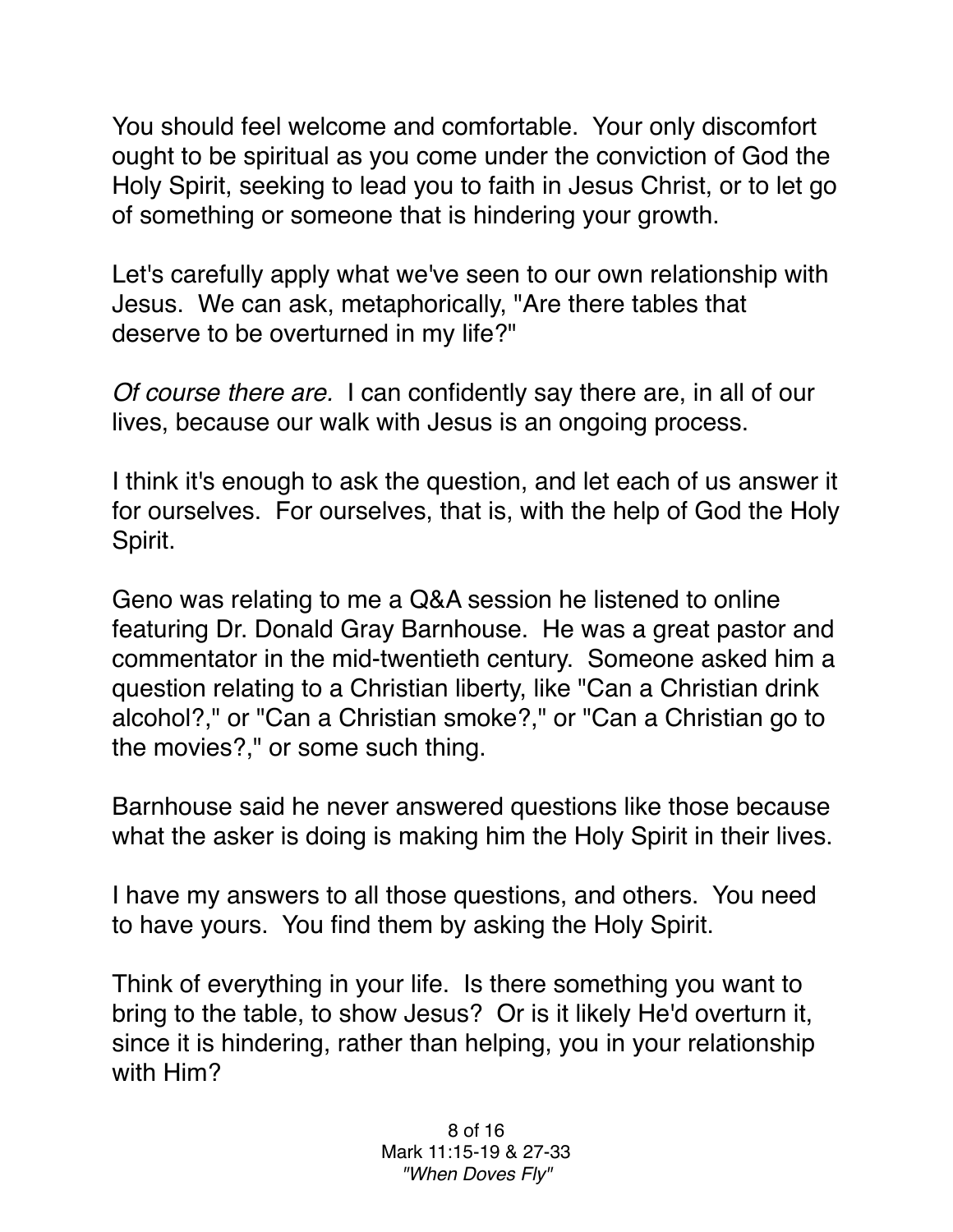You'll have time at the end of the study to spend with the Lord. All I will say is this: It's hard to believe that, since we are each far from perfect, there would be nothing that the Lord wants to overturn.

## #2 Are There Tables In Your Life That Defy Overturning? (v27-33)

We are deliberately skipping verses twenty through twenty-six. We commented on them in our last study in Mark. Mark is giving us events in *chronological* order, and we are taking them in their *logical* order.

- Mark introduced us to the fruitless fig tree in verses twelve through fourteen, then Jesus visited the Temple. He finishes the story of the fig tree in verses twenty through twenty-six. Those verses go together logically with what we've just studied.
- In verses fifteen through nineteen, Mark shows us Jesus overturning the tables in the Temple. He finishes that story in verses twenty-seven through thirty-three. Those verses go together logically.

Mar 11:27 Then they came again to Jerusalem. And as He was walking in the temple, the chief priests, the scribes, and the elders came to Him.

These three groups were the parties that comprised the Jewish ruling council, called the Sanhedrin. This was an official delegation from the highest Jewish authority. They were gunning for Jesus. You know something is about to go down.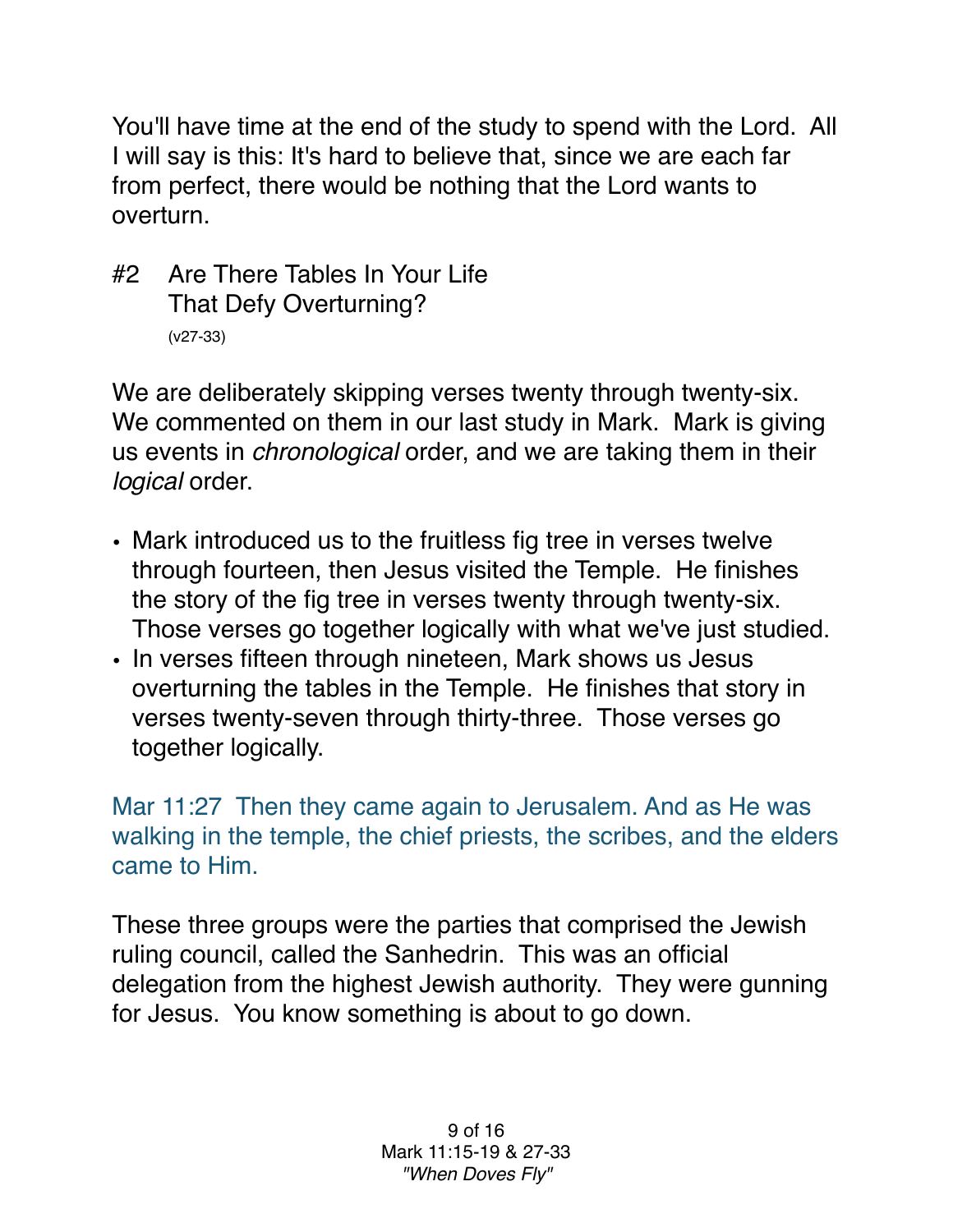Mar 11:28 And they said to Him, "By what authority are You doing these things? And who gave You this authority to do these things?"

It was, in fact, the job of the Sanhedrin to supervise the religious life of the Jews. Too bad they were corrupt, and needed someone to supervise them.

"By what authority" recognizes that Jesus either claimed to have authority, or that He taught in such a way that assumed authority.

In the recent film, *Concussion*, Will Smith portrays the doctor who discovers why so many NFL players were losing their minds after their careers ended. One of the early criticisms leveled against his findings was that he was a pathologist, and not an authority on the brain. It was a way of trying to discredit him so they could ignore the science.

This wasn't the first time Jesus had encountered the "by what authority" question. When Jesus encountered the paralytic who was let down through the roof of Peter's house by his four friends, He said,

Mat 9:2 ... "Son, be of good cheer; your sins are forgiven you." Mat 9:3 And at once some of the scribes said within themselves, "This Man blasphemes!"

Mat 9:4 But Jesus, knowing their thoughts, said, "Why do you think evil in your hearts?

Mat 9:5 For which is easier, to say, 'Your sins are forgiven you,' or to say, 'Arise and walk'?

Mat 9:6 But that you may know that the Son of Man has **power** [and the word is **authority**] on earth to forgive sins" - then He said to the paralytic, "Arise, take up your bed, and go to your house." Mat 9:7 And he arose and departed to his house."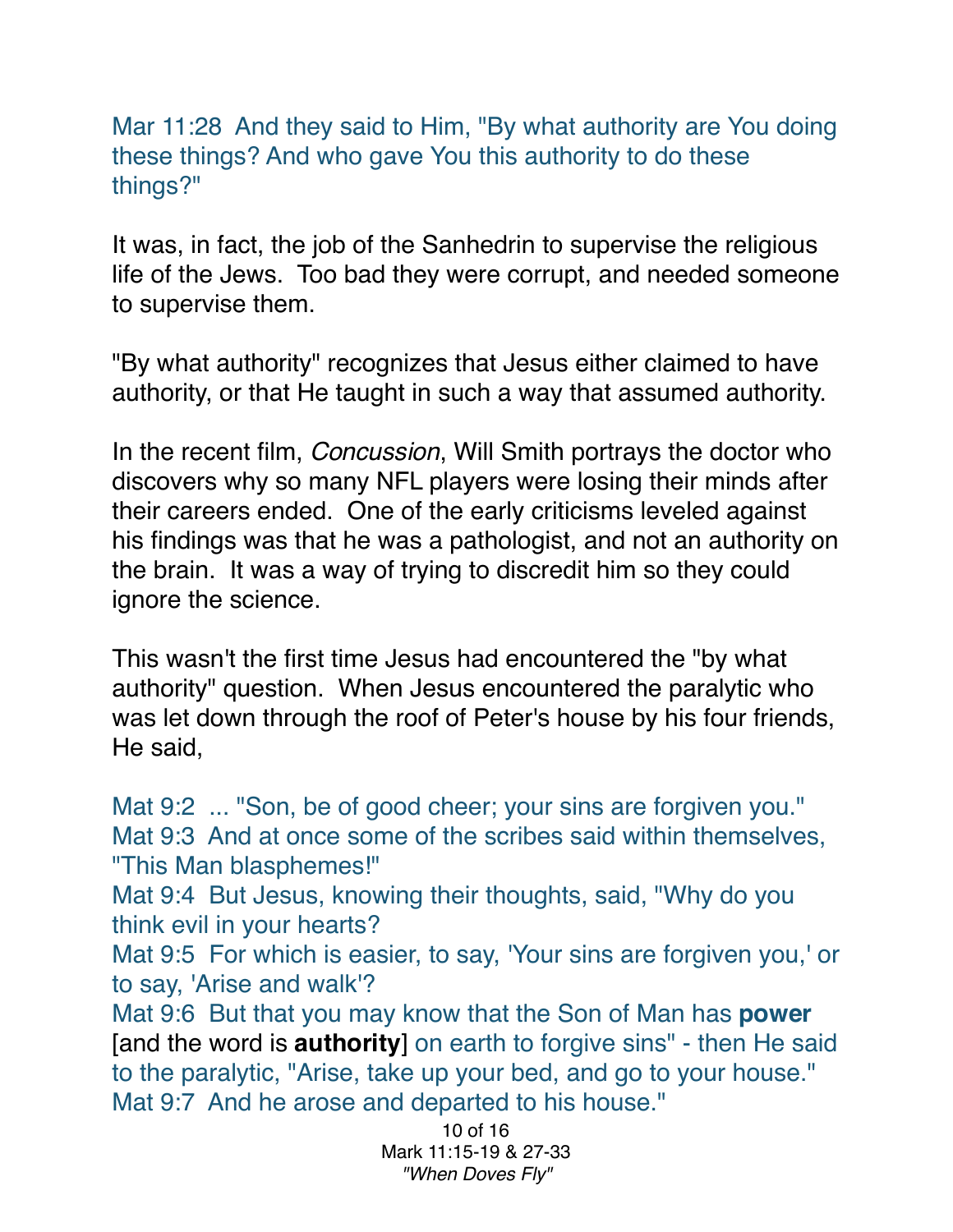If you're a doctor or a nurse or a lawyer, and you move to another state, you need to become licensed or certified in that state. You need the state to validate you before you can legally doctor or nurse or lawyer anyone.

In Israel, the Sanhedrin validated you. The Sanhedrin did not recognize Jesus as having the proper credentials. They did not recognize Him as having *any* credentials.

You need not fear intelligent people. Sure, they try to make you seem ignorant. But if they don't know the truth of the Gospel, their arguments end up being foolish and absurd. Stay simple; stick to the truth.

I can only speculate how long these guys debated over what to ask Jesus that would trip Him up. I can only imagine how stupid they must have felt after Jesus answered them.

Mar 11:29 But Jesus answered and said to them, "I also will ask you one question; then answer Me, and I will tell you by what authority I do these things:

Jesus was not being evasive. It was a common practice among the Jews to answer a question with a question. It served to further focus the intent of the original question.

I recommend you ask questions when you're asked a question about Jesus or the Bible. Get clarification about what the person is genuinely interested in.

In their deliberations, the delegation from the Sanhedrin must have contemplated potential questions Jesus might have asked.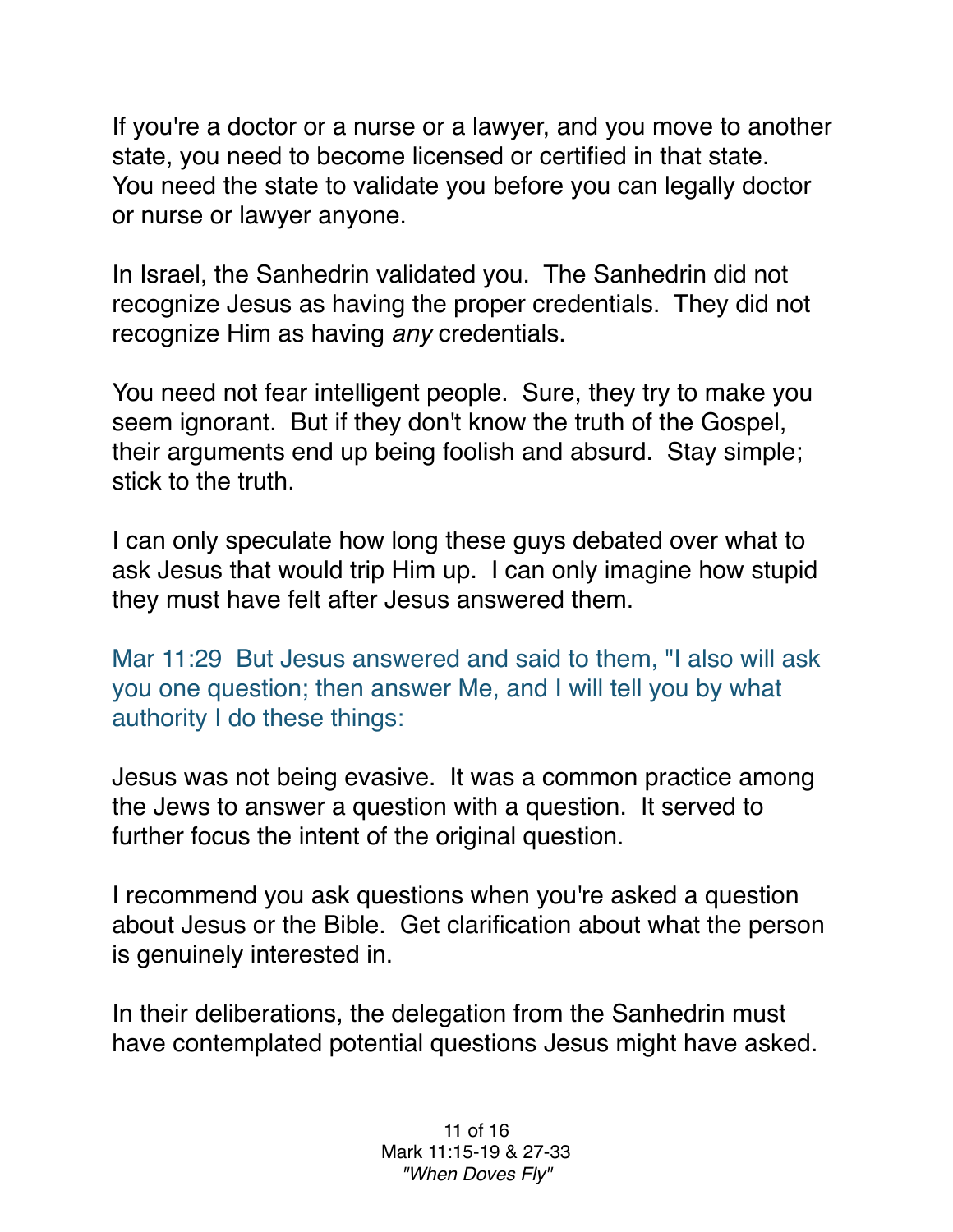I think they probably had a mock-debate among themselves, trying out various questions and counter-questions, until they thought their approach was bulletproof.

Jesus' question was a thing of beauty that they had not considered.

Mar 11:30 The baptism of John - was it from heaven or from men? Answer Me."

They were toast. Game, set, match. Turn out the lights.

The "baptism of John" is a summary for his entire ministry of preaching repentance and faith, and baptism on account of the remission of sins. His ministry also included being the forerunner and herald of the Messiah. He had, in fact, identified Jesus as the Messiah, calling Him "the lamb of God Who takes away the sin of the world."

Obviously this was a brilliant question from Jesus, on several levels. For one thing it would expose their total inability to recognize those whose authority came from Heaven. They had evaluated John the Baptist, but refused to validate that he had been sent by God.

With thousands upon thousands of Jews going out into the wilderness to be baptized by John, it was the Sanhedrin's responsibility to give it a thumbs-up or a thumbs-down. To ignore it, as they did, was to show how spiritually bankrupt they were. It showed a total disregard for the spiritual well-being of those they ought to be shepherding.

These guys were terrible at their job. They were highly educated, deeply credentialed, recognized as the leaders.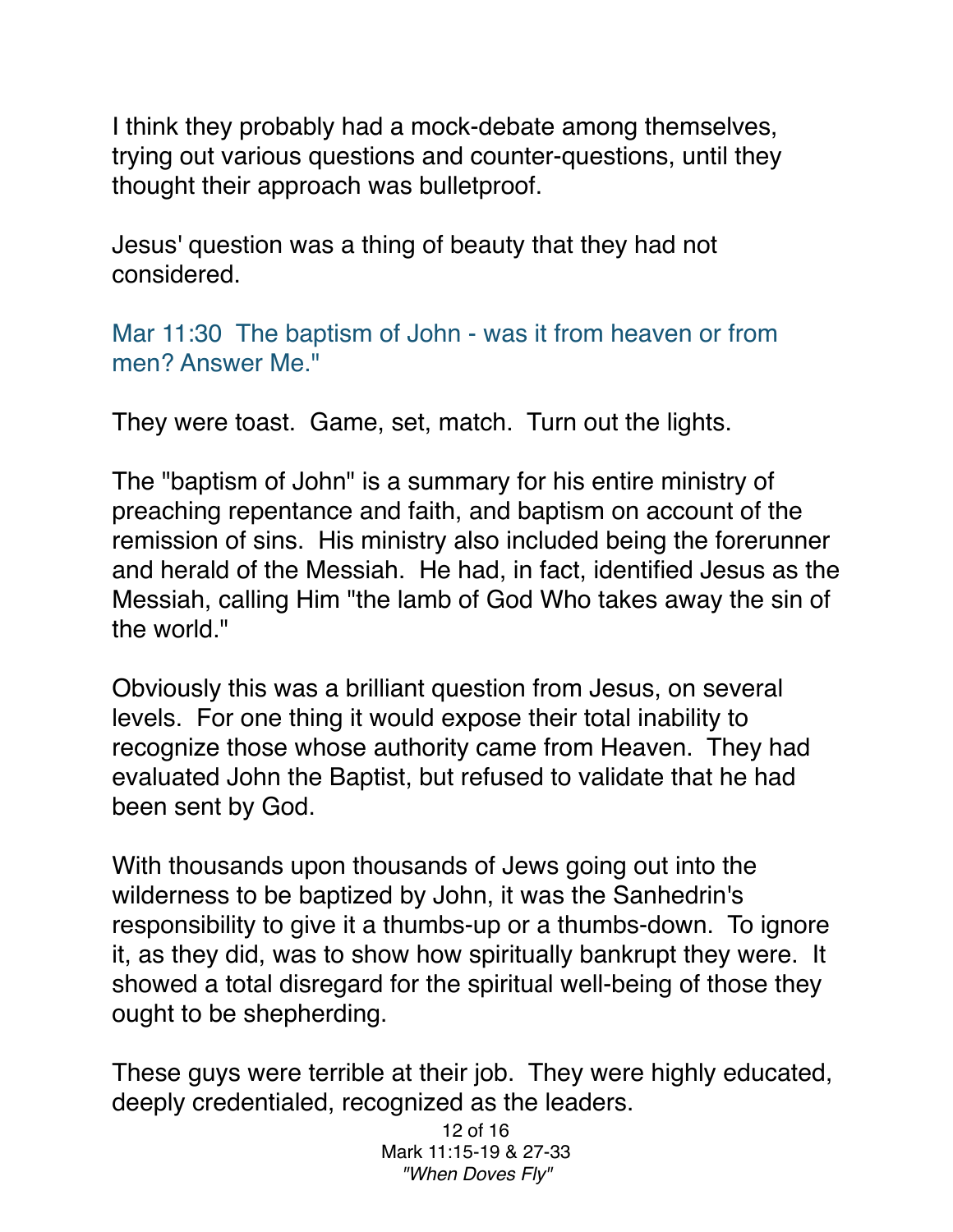They had no spiritual insight, no spiritual gifting at all, to be leaders, or to evaluate ministries. They were staring their Messiah right in the face, but could not recognize Him on account of their own pride and prejudice.

We sometimes make fun of seminaries, calling them "cemeteries." Sadly, a lot of young men do go into a seminary on fire and alive toward Jesus, only to graduate nearly brain-dead because of their indoctrination to a particular theology and tradition.

Sadly, too, a lot of Christians who reject formal education and claim only the anointing of God are not really gifted for the ministries they are performing. There are pastors that should not be pastoring, and missionaries that should not be missioning.

The ideal situation, I suppose, is for a church to recognize a believer's gifts and callings, then have that person get the most, best, additional training or education that he can.

When it's all said and done, I'll take the gifted layman over the educated clergyman who has no gifting. One of my favorite sayings in all the Bible along these lines is something that these same Jewish leaders would say about the apostles of Jesus after His resurrection from the dead and ascension into Heaven.

Act 4:13 (KJV) Now when they saw the boldness of Peter and John, and perceived that they were unlearned and ignorant men, they marveled; and they took knowledge of them, that they had been with Jesus.

Mar 11:31 And they reasoned among themselves, saying, "If we say, 'From heaven,' He will say, 'Why then did you not believe him?'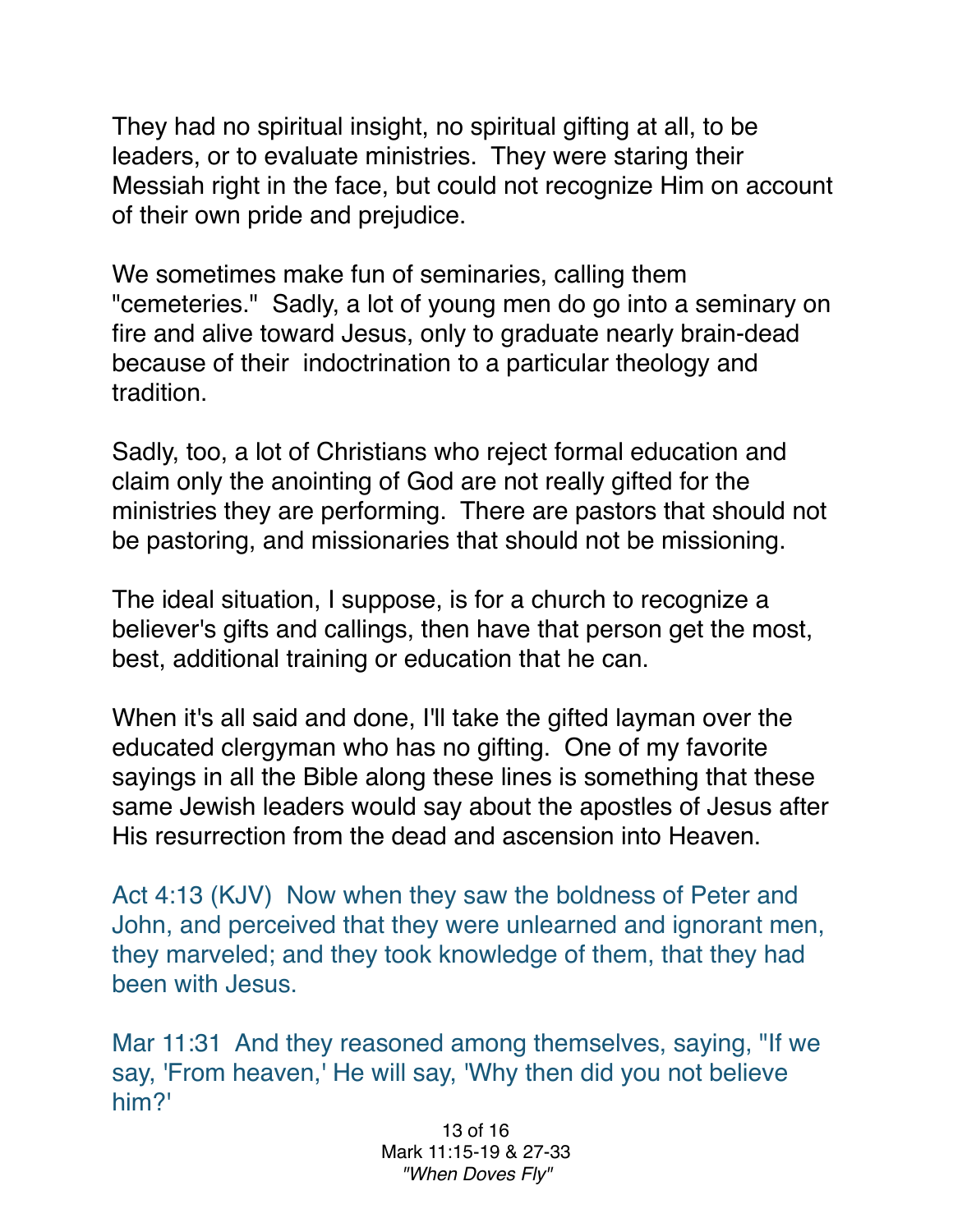Mar 11:32 But if we say, 'From men' " - they feared the people, for all counted John to have been a prophet indeed.

The indication here is that they would have said "from men," even though that was a lie, if it wasn't for their fear of the crowd.

The common people in the crowd were able to see and understand spiritual truth more clearly that those who had placed themselves over them as some kind of spiritual leaders.

Don't underestimate your ability to see and understand spiritual truth.

They were stumped. We're not told how long "they reasoned among themselves," but the truth is, they could *still* be reasoning among themselves and not have an answer that would exonerate them and accuse Jesus.

Mar 11:33 So they answered and said to Jesus, "We do not know." And Jesus answered and said to them, "Neither will I tell you by what authority I do these things."

Liars! They knew - they just wouldn't admit it. It would be too costly, from a worldly standpoint. To acknowledge John would be to acknowledge Jesus. They were not wanting to take up the Cross, lose their lives, and follow him.

The religious establishment was set on defying Jesus' authority. No matter what He said, or how He used Scripture, and no matter what He did, they defied Him.

All of us who are born-again would say in a heartbeat that Jesus, and His Word, are the ultimate and final authority in our lives.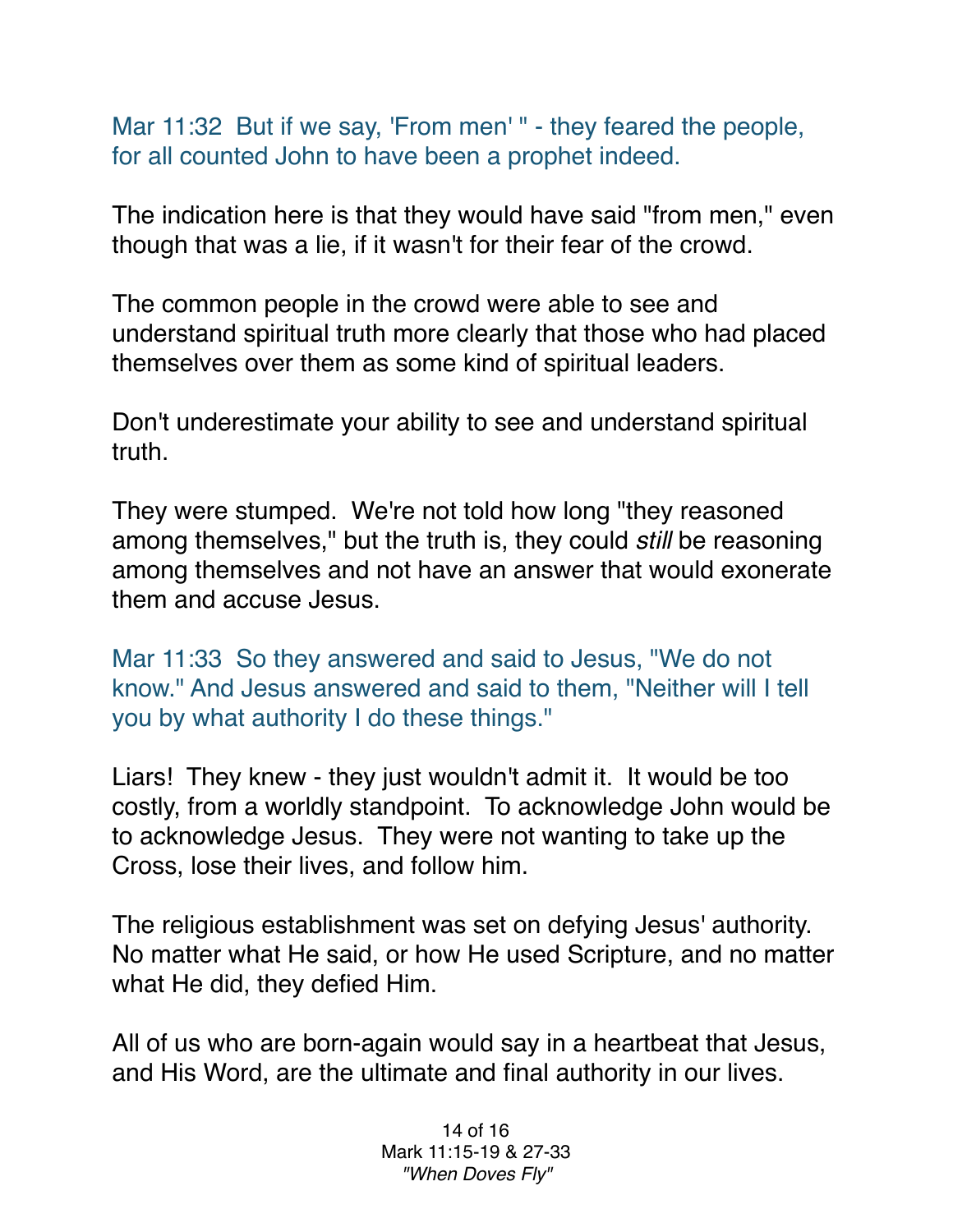We could summarize our theology of authority by quoting the old bumper sticker that says, "God said it; I believe it; That settles it!"

Nevertheless, I think it is healthy to ask ourselves the question, "Are there tables in our lives that defy overturning?"

Let's put it another way. "What am I doing that God does not want me doing?", and "What am I not doing that God wants me doing?"

If I can identify things in either category, then I am defying His authority in my life.

Again I would emphasize that there is no spiritual leader in your life who can answer those questions for you. No one but God the Holy Spirit can be the Holy Spirit for you (if that makes sense).

And again I would emphasize that since we are each a spiritual work in progress, there ARE things in our lives that defy God's authority. They may be glaring, or they may be subtle; but, either way, the Holy Spirit can identify them as we ask Him and wait.

The Bible calls us God's workmanship. Look around at creation. Even in its fallen condition, it is wondrous to behold, beautiful and mysterious, revealing the glory of God.

Creation is like a stage that God built just for you. It is expendable, and, in fact, it will be abandoned at the end of the current timeline. God will make a new earth, and new heavens, where we will live in perfect, glorified bodies in a beautiful city, the New Jerusalem.